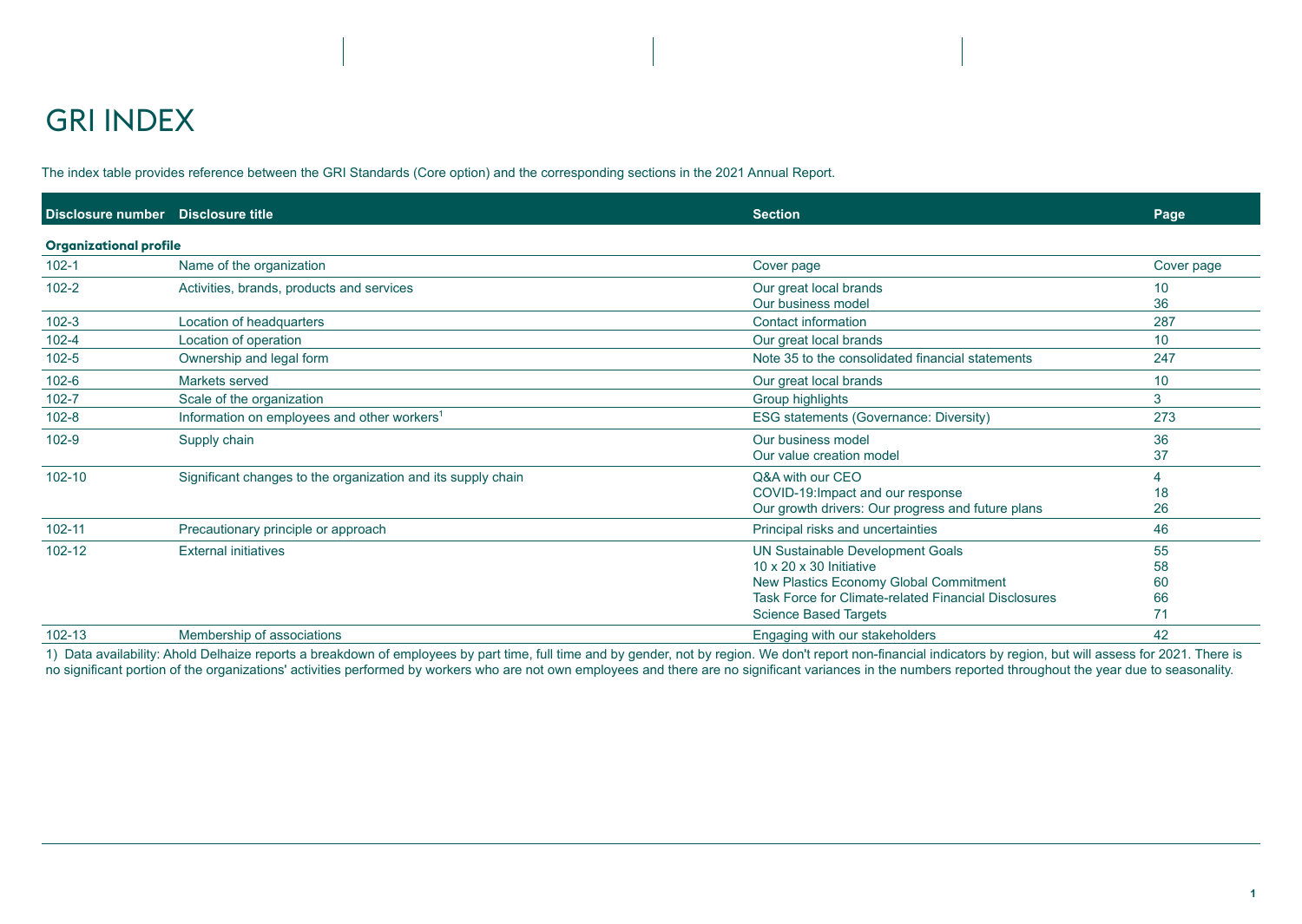| Disclosure number  Disclosure title |                                                            | <b>Section</b>                                                                                 | Page                  |
|-------------------------------------|------------------------------------------------------------|------------------------------------------------------------------------------------------------|-----------------------|
| <b>Strategy</b>                     |                                                            |                                                                                                |                       |
| 102-14                              | Statement from senior decision-maker                       | Q&A with our CEO                                                                               | $\boldsymbol{\Delta}$ |
| <b>Ethics and integrity</b>         |                                                            |                                                                                                |                       |
| 102-16                              | Values, principles, standards, and norms of behavior       | Our Leading Together strategy                                                                  | 23                    |
| <b>Governance</b>                   |                                                            |                                                                                                |                       |
| 102-18                              | Governance structure                                       | Corporate governance                                                                           | 137                   |
|                                     |                                                            | <b>ESG statements (Governance)</b>                                                             | 273                   |
| Stakeholder engagement              |                                                            |                                                                                                |                       |
| 102-40                              | List of stakeholder groups                                 | Engaging with our stakeholders                                                                 | $39-42$               |
| 102-41                              | Collective bargaining agreements                           | <b>ESG statements (Governance: Diversity)</b>                                                  | 273                   |
| 102-42                              | Identifying and selecting stakeholders                     | Engaging with our stakeholders                                                                 | 39-42                 |
| 102-43                              | Approach to stakeholder engagement                         | Engaging with our stakeholders                                                                 | 39-42                 |
| 102-44                              | Key topics and concerns raised                             | Evolving market trends                                                                         | 16                    |
|                                     |                                                            | Engaging with our stakeholders                                                                 | 39                    |
|                                     |                                                            | Risks and opportunities                                                                        | 45                    |
| <b>Reporting practice</b>           |                                                            |                                                                                                |                       |
| 102-45                              | Entities included in the consolidated financial statements | Note 35 to the consolidated financial statements                                               | 247                   |
|                                     |                                                            | ESG statements (Introduction: Scope)                                                           | 261                   |
| 102-46                              | Defining report content and topic boundaries               | Our value creation model                                                                       | 37                    |
|                                     |                                                            | Environmental, Social and Governance - Introduction to ESG                                     | 55-56                 |
|                                     |                                                            | ESG statements (Introduction, Data collection and considerations)                              | 261-274               |
| 102-47                              | List of material topics                                    | Environmental, Social and Governance - Introduction to ESG                                     | 55-56                 |
| 102-48                              | Restatements of information                                | Group highlights (footnote 6)                                                                  | 3                     |
|                                     |                                                            | Group review - Group performance                                                               | 99                    |
|                                     |                                                            | (carbon emissions footnotes 2 and 3)                                                           |                       |
|                                     |                                                            | <b>ESG statements - Environmental</b><br>(scope 1&2 carbon emission table footnote 2, 3 and 5) | 262                   |
|                                     |                                                            | (carbon emissions per m2 of sales area graph footnote 1)                                       |                       |
|                                     |                                                            |                                                                                                |                       |
| 102-49                              | Changes in reporting                                       | Environmental, Social and Governance - Introduction to ESG                                     | 55                    |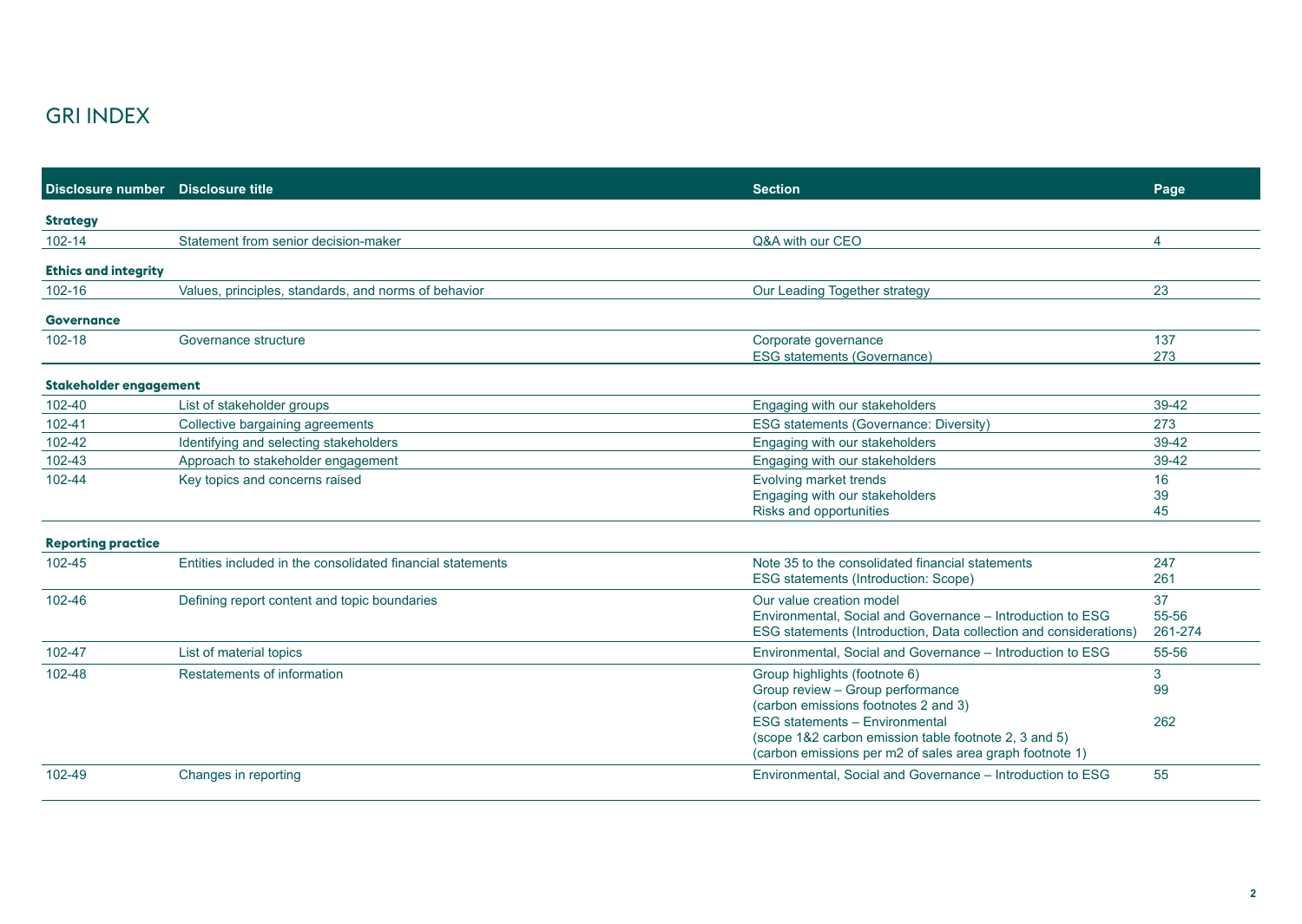| <b>Disclosure number</b>                                          | <b>Disclosure title</b>                                  | <b>Section</b>                                                                                                                                                      | Page                       |  |
|-------------------------------------------------------------------|----------------------------------------------------------|---------------------------------------------------------------------------------------------------------------------------------------------------------------------|----------------------------|--|
| 102-50                                                            | Reporting period                                         | ESG statements (Introduction)                                                                                                                                       | 261                        |  |
| 102-51                                                            | Date of most recent report                               | March 2, 2022                                                                                                                                                       | n/a                        |  |
| 102-52                                                            | Reporting cycle                                          | ESG statements (Introduction, Data collection and considerations)                                                                                                   | 261-274                    |  |
| 102-53                                                            | Contact point for questions regarding the report         | Contact information                                                                                                                                                 | 287                        |  |
| 102-54                                                            | Claims of reporting in accordance with the GRI Standards | <b>ESG</b> statements (Introduction)                                                                                                                                | 261                        |  |
| 102-55                                                            | <b>GRI</b> content index                                 | Published on website                                                                                                                                                | n/a                        |  |
| 102-56                                                            | <b>External assurance</b>                                | Assurance report on ESG information 2021                                                                                                                            | 283                        |  |
| <b>GRI 103: Management approach</b>                               |                                                          |                                                                                                                                                                     |                            |  |
| $103 - 1$                                                         | Explanation of the material topic and its boundary       | Environmental, Social and Governance - Introduction to ESG                                                                                                          | 55                         |  |
| $103 - 2$                                                         | The management approach and its components               | Environmental, Social and Governance – Introduction to ESG                                                                                                          | 55                         |  |
| $103 - 3$                                                         | Evaluation of the management approach                    | Engaging with our stakeholders<br>Environmental, Social and Governance – Introduction to ESG<br><b>ESG</b> statements                                               | $39 - 42$<br>55<br>261-274 |  |
| <b>GRI 301: Materials (Material topic: Sustainable packaging)</b> |                                                          |                                                                                                                                                                     |                            |  |
| $103 - 1$                                                         | Explanation of the material topic and its boundary       | Environmental, Social and Governance - Introduction to ESG                                                                                                          | 55                         |  |
| $103 - 2$                                                         | The management approach and its components               | Growth drivers: Elevate Healthy & Sustainable<br>Environmental, Social and Governance - Introduction to ESG<br>Environmental, Social and Governance - Environmental | $27 - 28$<br>55<br>60-61   |  |
| $103 - 3$                                                         | Evaluation of the management approach                    | Engaging with our stakeholders<br>Environmental, Social and Governance - Environmental<br>ESG statements (Environmental: Plastic waste)                             | 39<br>60-61<br>266         |  |
| $301 - 1$                                                         | Materials used by weight or volume                       | ESG statements (Environmental: Plastic waste)                                                                                                                       | 266                        |  |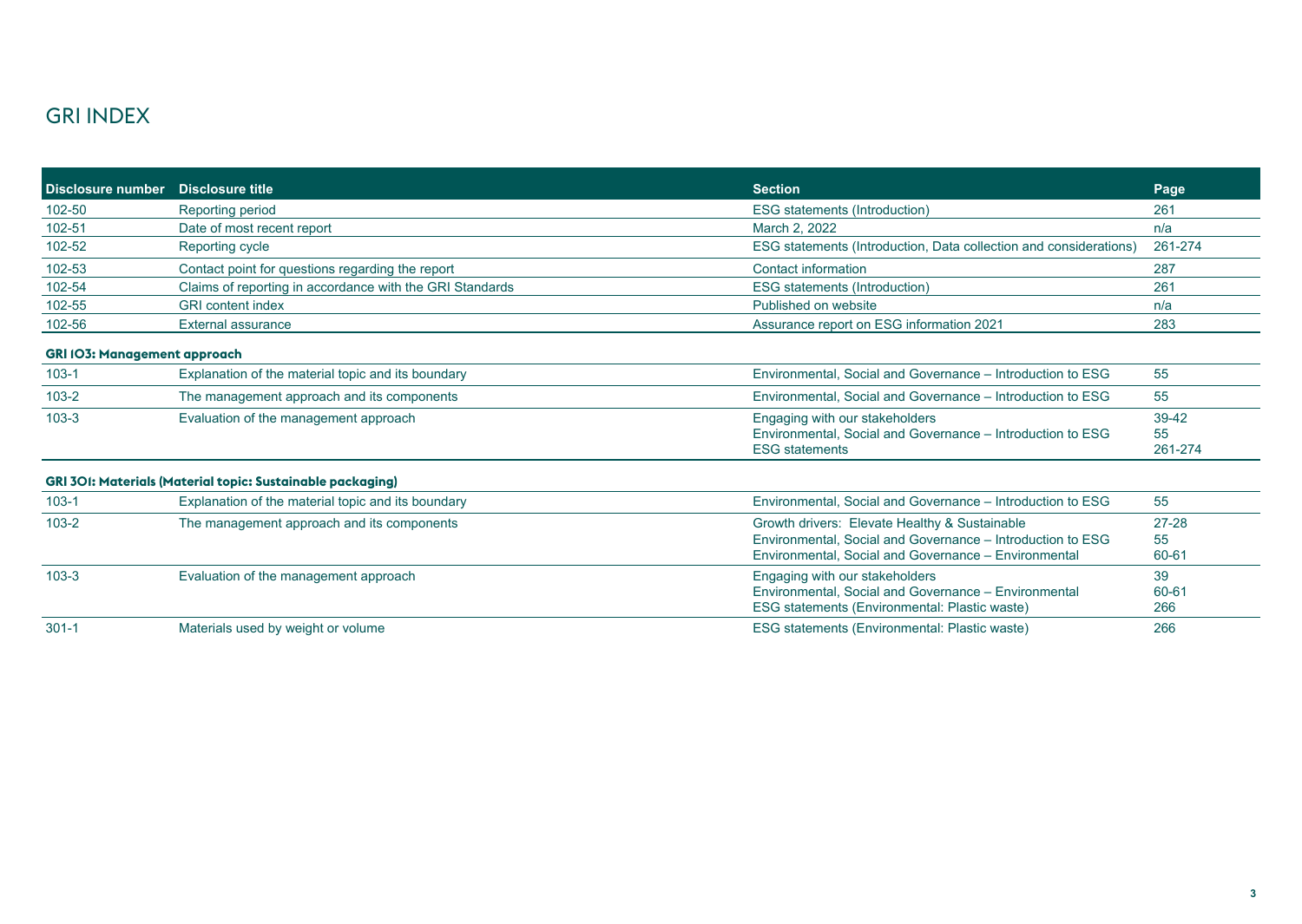| Disclosure number Disclosure title |                                                                              | <b>Section</b>                                                                                                                                      | Page                          |  |
|------------------------------------|------------------------------------------------------------------------------|-----------------------------------------------------------------------------------------------------------------------------------------------------|-------------------------------|--|
|                                    | <b>GRI 305: Emissions (Material topic: CO2 emissions and climate change)</b> |                                                                                                                                                     |                               |  |
| $103 - 1$                          | Explanation of the material topic and its boundary                           | Environmental, Social and Governance - Introduction to ESG                                                                                          | 55                            |  |
| $103 - 2$                          | The management approach and its components                                   | Growth drivers: Elevate Healthy & Sustainable<br>Environmental, Social and Governance - Environmental<br><b>ESG</b> statements                      | $27 - 28$<br>57-63<br>261-264 |  |
| $103 - 3$                          | Evaluation of the management approach                                        | Engaging with our stakeholders<br>In focus - Climate change<br>ESG statements (Environmental: Carbon emissions)                                     | 39<br>65-71<br>262-264        |  |
| $305 - 1$                          | Direct (Scope 1) GHG emissions                                               | ESG statements (Environmental: Carbon emissions)                                                                                                    | 262-264                       |  |
| $305 - 2$                          | Energy indirect (Scope 2) GHG emissions                                      | ESG statements (Environmental: Carbon emissions)                                                                                                    | 262-264                       |  |
| $305 - 3$                          | Other indirect (Scope 3) GHG emissions                                       | ESG statements (Environmental: Carbon emissions)                                                                                                    | 262-264                       |  |
| $305 - 4$                          | GHG emissions intensity                                                      | ESG statements (Environmental: Carbon emissions)                                                                                                    | 262-264                       |  |
| $305 - 5$                          | <b>Reduction of GHG emissions</b>                                            | ESG statements (Environmental: Carbon emissions)                                                                                                    | 262-264                       |  |
|                                    | GRI 3O6: Effluents & waste (Material topic – Food waste)                     |                                                                                                                                                     |                               |  |
| $103 - 1$                          | Explanation of the material topic and its boundary                           | Environmental, Social and Governance - Introduction to ESG                                                                                          | 55-56                         |  |
| $103 - 2$                          | The management approach and its components                                   | Growth drivers: Elevate Healthy & Sustainable<br>Environmental, Social and Governance - Environmental<br>ESG statements (Environmental: food waste) | 28<br>57-58<br>265            |  |
| $103 - 3$                          | Evaluation of the management approach                                        | Engaging with our stakeholders<br><b>ESG</b> statements                                                                                             | 39<br>265                     |  |
| $306-1$                            | Waste generation and significant waste-related impacts                       | Growth drivers: Elevate Healthy & Sustainable<br>ESG statements (Environmental: Food waste)                                                         | 27<br>265                     |  |
| $306 - 2$                          | Management of significant waste-related impacts                              | Growth drivers: Elevate Healthy & Sustainable<br>ESG statements (Environmental: Food waste)                                                         | 27<br>265                     |  |
| $306 - 3$                          | Waste generated                                                              | ESG statements (Environmental: Food waste)                                                                                                          | 265                           |  |
| 306-4                              | Waste diverted from disposal <sup>2</sup>                                    | ESG statements (Environmental: Food waste)                                                                                                          | 265                           |  |
| 306-5                              | Waste directed to disposal <sup>2</sup>                                      | ESG statements (Environmental: Food waste)                                                                                                          | 265                           |  |

2) The split to hazardous and non-hazardous waste is not applicable for KAD, given the nature of the organization.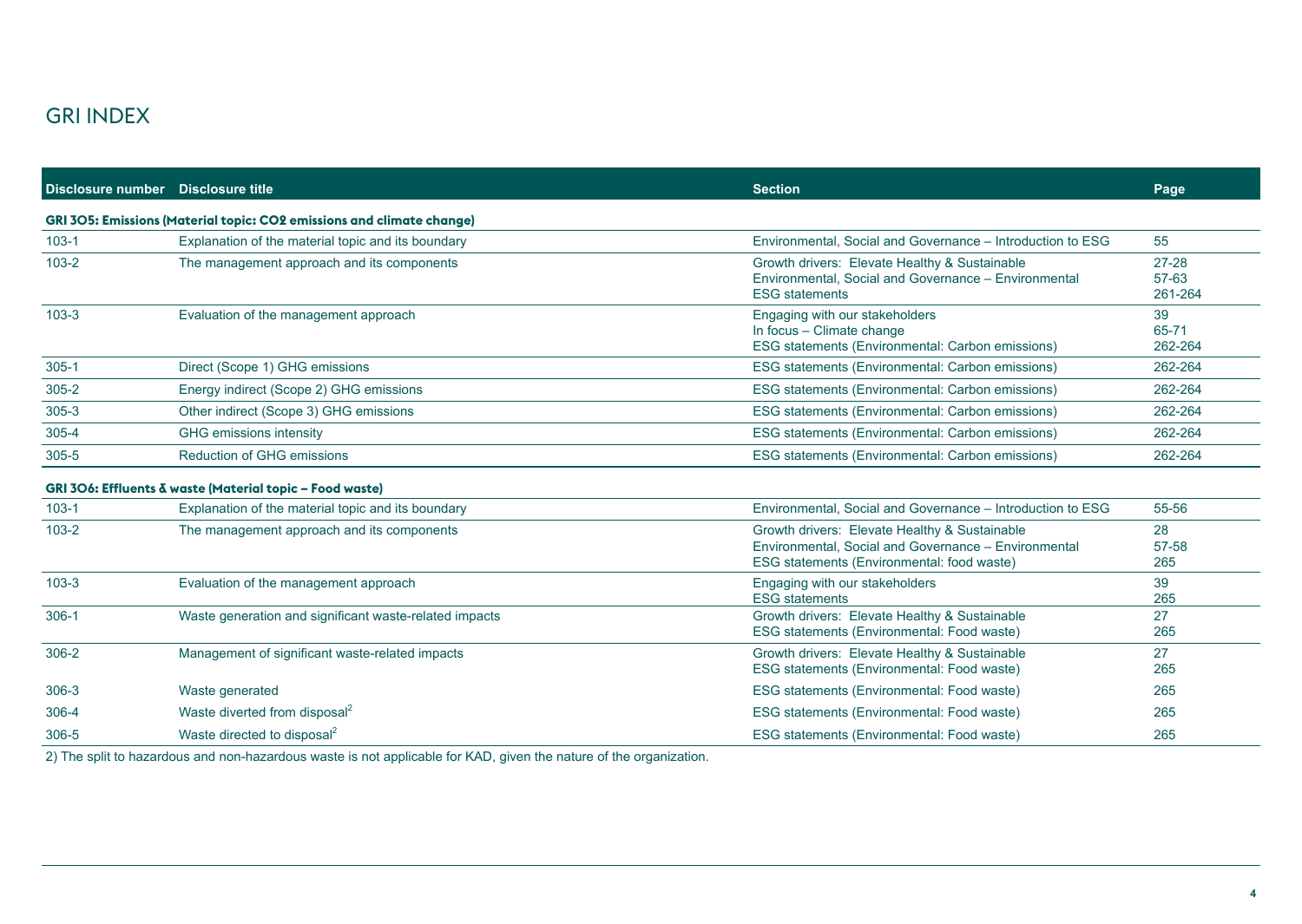| Disclosure number Disclosure title |                                                                                                 | <b>Section</b>                                                                                                                     | Page                          |
|------------------------------------|-------------------------------------------------------------------------------------------------|------------------------------------------------------------------------------------------------------------------------------------|-------------------------------|
|                                    | GRI 403: Occupational health & safety (Material topic: Associate safety, health & well-being)   |                                                                                                                                    |                               |
| $103 - 1$                          | Explanation of the material topic and its boundary                                              | Environmental, Social and Governance - Introduction to ESG                                                                         | 55-56                         |
| $103 - 2$                          | The management approach and its components                                                      | Growth drivers - Cultivate Best Talent<br>Environmental, Social and Governance - Social<br>ESG statements (Social: Safety at work) | $30 - 32$<br>$72 - 74$<br>272 |
| $103 - 3$                          | Evaluation of the management approach                                                           | Engaging with our stakeholders<br>ESG statements (Social: Safety at work)                                                          | 39<br>272                     |
| $403 - 1$                          | Occupational health and safety management system                                                | <b>Growth drivers: Cultivate Best Talent</b>                                                                                       | $30 - 32$                     |
| 403-2                              | Hazard identification, risk assessment, and incident investigation                              | COVID-19: Impact and our response – Protecting associate well-<br>being<br>Growth drivers: Cultivate Best Talent                   | 19<br>$30 - 32$               |
| $403 - 3$                          |                                                                                                 | <b>Growth drivers: Cultivate Best Talent</b>                                                                                       | $30 - 32$                     |
|                                    | Occupational health services                                                                    | Environmental, Social and Governance - In focus: Ethics and<br>Human rights                                                        | 75                            |
| 403-4                              | Worker participation, consultation and communication on occupational health and safety          | COVID-19: Impact and our response - Protecting associate well-<br>being                                                            | 19                            |
|                                    |                                                                                                 | <b>Growth drivers: Cultivate Best Talent</b>                                                                                       | 30-32                         |
| 403-5<br>403-6                     | Worker training on occupational healthy and safety<br>Promotion of worker health                | <b>Growth drivers: Cultivate Best Talent</b><br>COVID-19: Impact and our response – Protecting associate well-<br>being            | $30 - 32$<br>19               |
| 403-7                              | Prevention and mitigation of occupational health and safety impacts directly linked by business | <b>Growth drivers: Cultivate Best Talent</b><br><b>Growth drivers: Cultivate Best Talent</b>                                       | 30-32<br>$30 - 32$            |
|                                    | relationships                                                                                   |                                                                                                                                    |                               |
| $403 - 8$                          | Workers covered by an occupational healthy and safety management system                         | <b>Growth drivers: Cultivate Best Talent</b>                                                                                       | $30 - 32$                     |
| 403-9                              | Work-related injuries                                                                           | COVID-19: Impact and our response – Protecting associate well-<br>being                                                            | 19                            |
|                                    |                                                                                                 | ESG statements (Social: Safety at work)                                                                                            | 272                           |
| 403-10                             | Work-related ill health                                                                         | ESG statements (Social: Safety at work                                                                                             | 272                           |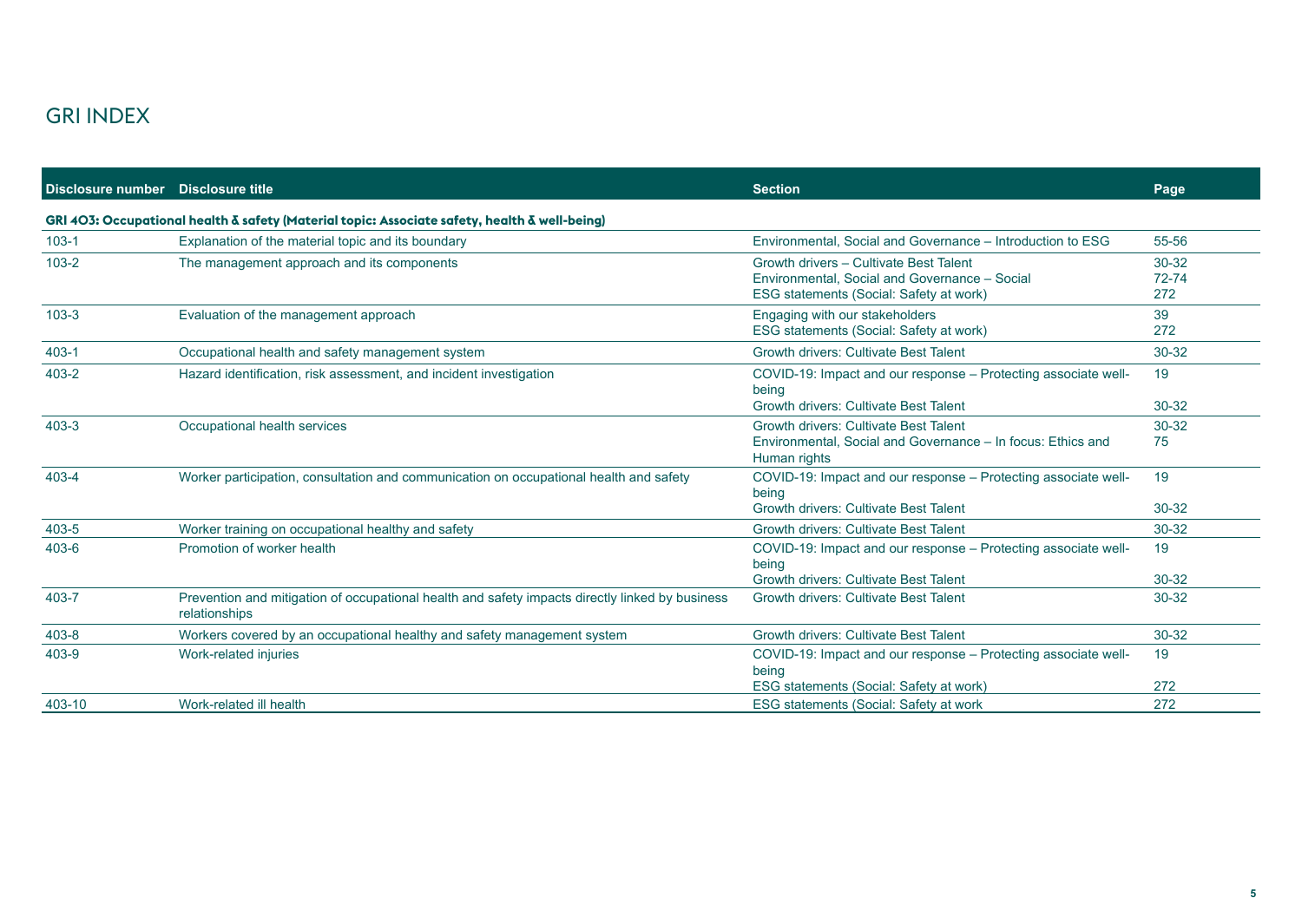| Disclosure number Disclosure title      |                                                                                    | <b>Section</b>                                                                                                                                                                                                | Page                                |  |
|-----------------------------------------|------------------------------------------------------------------------------------|---------------------------------------------------------------------------------------------------------------------------------------------------------------------------------------------------------------|-------------------------------------|--|
|                                         | GRI 405: Diversity & equal opportunities (Material topic: Diversity and inclusion) |                                                                                                                                                                                                               |                                     |  |
| $103 - 1$                               | Explanation of the material topic and its boundary                                 | Environmental, Social and Governance - Introduction to ESG<br>In focus: Diversity and Inclusion                                                                                                               | 55<br>82                            |  |
| $103 - 2$                               | The management approach and its components                                         | <b>Growth drivers: Cultivate Best Talent</b><br>Environmental, Social and Governance - Social<br>In Focus: Diversity and Inclusion<br>ESG statements (Governance: Diversity, Social: Associate<br>engagement) | $30 - 32$<br>72-77<br>82<br>272-273 |  |
| $103 - 3$                               | Evaluation of the management approach                                              | Engaging with our stakeholders<br>Environmental, Social and Governance - Social<br>In Focus - Diversity and Inclusion<br>ESG statements (Governance: Diversity, Social: Associate<br>engagement)              | 39<br>72-77<br>82<br>272-273        |  |
| $405 - 1$                               | Diversity of governance bodies and employees                                       | In Focus: Diversity and Inclusion<br>ESG statements (Governance: Diversity)                                                                                                                                   | 82<br>273                           |  |
| <b>Material topic: Healthy products</b> |                                                                                    |                                                                                                                                                                                                               |                                     |  |
| $103 - 1$                               | Management approach disclosures                                                    | Environmental, Social and Governance - Introduction to ESG<br>Environmental, Social and Governance - Social                                                                                                   | 55-56<br>72-77                      |  |
| $103 - 2$                               | The management approach and its components                                         | Environmental, Social and Governance - Introduction to ESG<br>Environmental, Social and Governance - Social<br>ESG statements (Social: Promote healthier eating)                                              | 55-56<br>72-77<br>271               |  |
| $103 - 3$                               | Evaluation of the management approach                                              | Environmental, Social and Governance - Social<br>ESG statements (Social: Promote healthier eating)                                                                                                            | 72-77<br>271                        |  |
| Own indicator                           | % of own-brand food sales coming from healthy products by 2022                     | ESG statements (Social: Promote healthier eating)                                                                                                                                                             | 271                                 |  |
|                                         | Material topic: Available and affordable products                                  |                                                                                                                                                                                                               |                                     |  |
| $103 - 1$                               | Management approach disclosures                                                    | Environmental, Social and Governance - Introduction to ESG<br>Environmental, Social and Governance - Governance                                                                                               | 55-56<br>79                         |  |
| $103 - 2$                               | The management approach and its components                                         | Environmental, Social and Governance - Governance                                                                                                                                                             | 78-87                               |  |
| $103 - 3$                               | Evaluation of the management approach                                              | Environmental, Social and Governance - Governance                                                                                                                                                             | 79                                  |  |
| Own indicator                           | Savings as part of our Save for Our Customers program                              | Our growth drivers; Strengthen operational excellence                                                                                                                                                         | 33                                  |  |